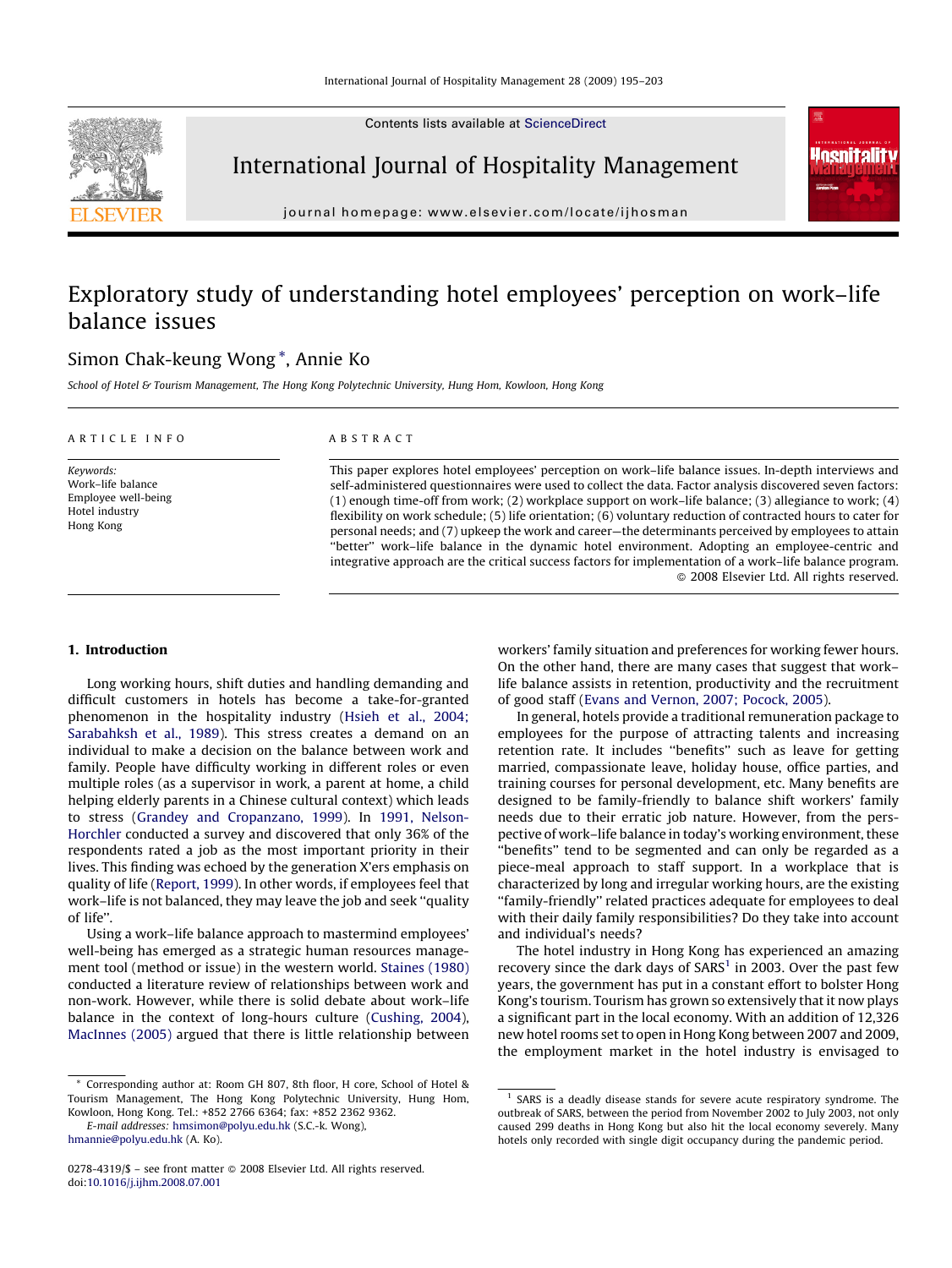remain extremely buoyant such that career opportunities with good prospects are plentiful [\(Wong, 2007\)](#page--1-0). Subsequently, there has been a noticeable uplift in demand for talent in the hotel industry. Hoteliers in Hong Kong are now facing not only an increased turnover and poor staff retention locally but also have to compete in the regional market for skilled talents with neighboring Macau and economic power China.

As work–life balance is relatively new to Hong Kong, it is worth studying its possible application in a context characterized by long and irregular working hours. The government's recent implementation of 5-day work week<sup>2</sup> for civil servants has also stirred up many discussions and one primary focus is on whether the private sector should also implement a 5-day work week. As the issue of work–life balance is now receiving greater attention in the community, undoubtedly, many organizations and employees across different industries are gradually becoming aware of practices for balancing work and life. Some companies may copy the best practices and some may simply focus on the 5-day work week alone due to the complex options available. Whether this is a solution to work–life balance is unclear because it is not a ''onesize-fits-all'' strategy and also poses significant financial implications.

This study purports to explore and gain a better understanding of the current situation in the hotel industry so as to provide HR practitioners a comprehensive solution to create a healthy and productive workforce as well as help their hotel to become an employer of choice to attract the best talent. The contribution of this study is to explore the perception of work–life balance issues among hotel employees in the Hong Kong hotel industry. By understanding their perspectives, hotel management can derive ways to improve staff productivity. As the jargon goes, ''Happy Employees Produce Happy Customers.'' By conducting this study, the findings should help both hotel managements and employees understand this intangible concept in human resources management. Specifically, the four objectives are to

- examine hotel employees' perception over work–life balance issues;
- investigate any underlying dimensions influencing hotel employees in facing the work–life balance dilemma;
- investigate which factors affect overall perception of work–life balance; and
- make suggestions to hotel management on devising policies on work–life balance.

#### 2. Literature review

#### 2.1. Work–life balance: a new thematic framework for the 21st century

There is an impressive history associated with the evolution of the concept of work–life balance since the eighteenth century perceived from the origin of trade union development [\(Chartered](#page--1-0) [Institute of Personnel and Development, 2007a](#page--1-0)). Due to the everchanging social, economic and legislative conditions in different countries, there is literally no universal definition on work–life balance. Much discussion about the concept was triggered by the entry of a greater number of women into the workforce. Dual income parents, therefore, struggle to balance their work and family responsibilities. Many firms started to feature ''familyfriendly'' related practices such as child care facility provision for workers with babies or school age children. Some exemplars of good practice also include paid maternity leave or opportunities to work more flexibly [\(Pocock, 2005](#page--1-0)).

At another level, in the U.K., several million people are acting as caregivers for elderly or disabled family members [\(Chartered](#page--1-0) [Institute of Personnel and Development, 2007b](#page--1-0)). Hence, employees who are single with no children may have other commitments within the community. There are also documented attempts to categorize employees' needs according to the broad groups they belong to: baby boomers, Generation X, Generation Y or the PC generation. Consequently, using the broad term ''family-friendly'' is too narrow a term and can, therefore, alienate some employees in today's environment ([Chartered Institute of Personnel and](#page--1-0) [Development, 2007b\)](#page--1-0). Taking a step into the outer reaches of work and life, ''work–life balance policies'' and ''workplace flexibility programs'' are now increasingly used to collectively refer to a combination of initiatives designed to address individual's needs. Thus, work–life balance should be defined in the direction of ''people having a measure of control over when, where and how they work. It is achieved when an individual's right to a fulfilled life inside and outside paid work is accepted and respected as a norm to the mutual benefit of the individual, business and society'' ([Employers and work–life balance, 2007](#page--1-0)).

Often when work–life balance is mentioned, time was a particularly important factor that could not be ignored. According to [Greenhaus and Beutell \(1985\),](#page--1-0) time-based conflict is one of the three forms of work/life conflicts (in additional to strain-based and behavior-based conflicts) for employees. Many researchers have pointed out that time commitments and expectations, and the actual number of hours spent working, have a significant relationship with work and life balance [\(Duxbury et al., 1994;](#page--1-0) [Greenhaus and Beutell, 1985; Gutek et al., 1991](#page--1-0)). Apparently, it might be easy to understand that no one expects to enjoy a career that provides them with insufficient time for their personal life, family and friends.

#### 2.2. Employers' view: corporate social responsibility versus competitive advantage

Work–life balance programs have become a matter of interest around the world. In general, the cultural viewpoint of countries in the European Union (EU) including the U.K., differ from those of the United States. Often, programs in the U.K. came about as a result of government legislation backed by public mandate and is based primarily on corporate social responsibility, which refers to a concept that organizations have an obligation to consider the interests of customers, employees, shareholders, communities, and ecological considerations in all aspects of their operations. On the contrary, there has been little Government involvement in the U.S. Companies view work–life balance as a competitive advantage that allows them to recruit the best candidates and potentially increase employees loyalty to the company [\(Joshi et al., 2002](#page--1-0)).

Hong Kong employers have been encouraged by the State of Work Life Balance in Hong Kong 2006 Survey ([HKIHRM, 2006a;](#page--1-0) [Mahtani, 2006](#page--1-0)) to do more to promote work–life balance as well as a 5-day work week. One of the reasons might be those companies which need to recruit from a global talent pool must be conscious that a 5-day work week is now the norm in many economies. They need to initiate the new work scheme to remain competitive in the global marketplace.

#### 2.3. Work–life balance for the hospitality industry

A culture of long working hours in the hospitality industry is so typical that many workers see their working hours as normal and

 $2$  Five-day work week was implemented by the Government of the Hong Kong Special Administrative Region for its 163,000 civil servants. It was carried out in phases starting from July 2006 to be fully implemented by July 2007 [\(JobsDB, 2006\)](#page--1-0).